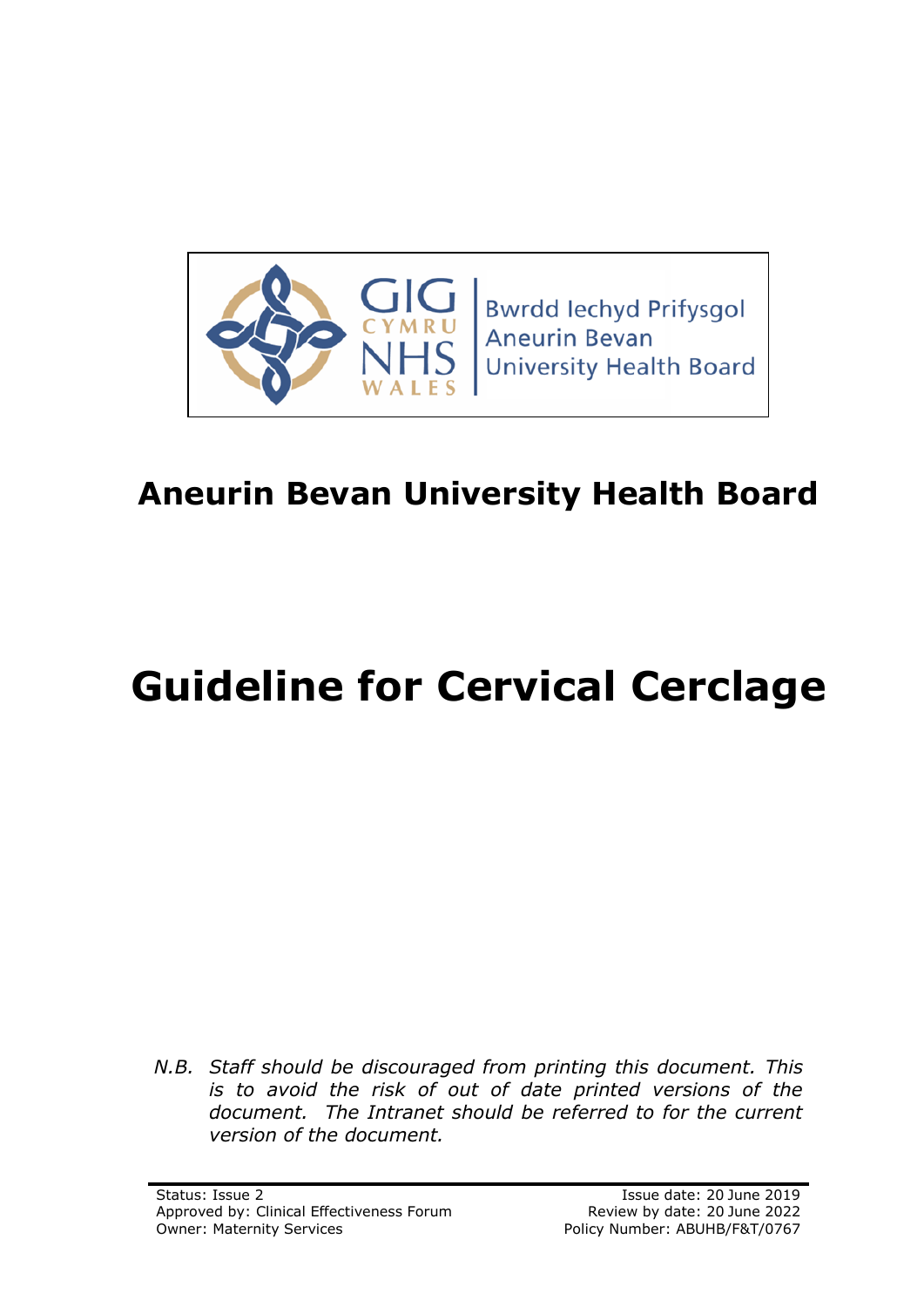# **Contents:**

# **Appendix 1 Guideline For Cervical cerclage ............................5**

# **Appendices**

Appendix 1 Protocol Appendix 2 Abbreviations Appendix 3 Auditable standards Appendix 4 References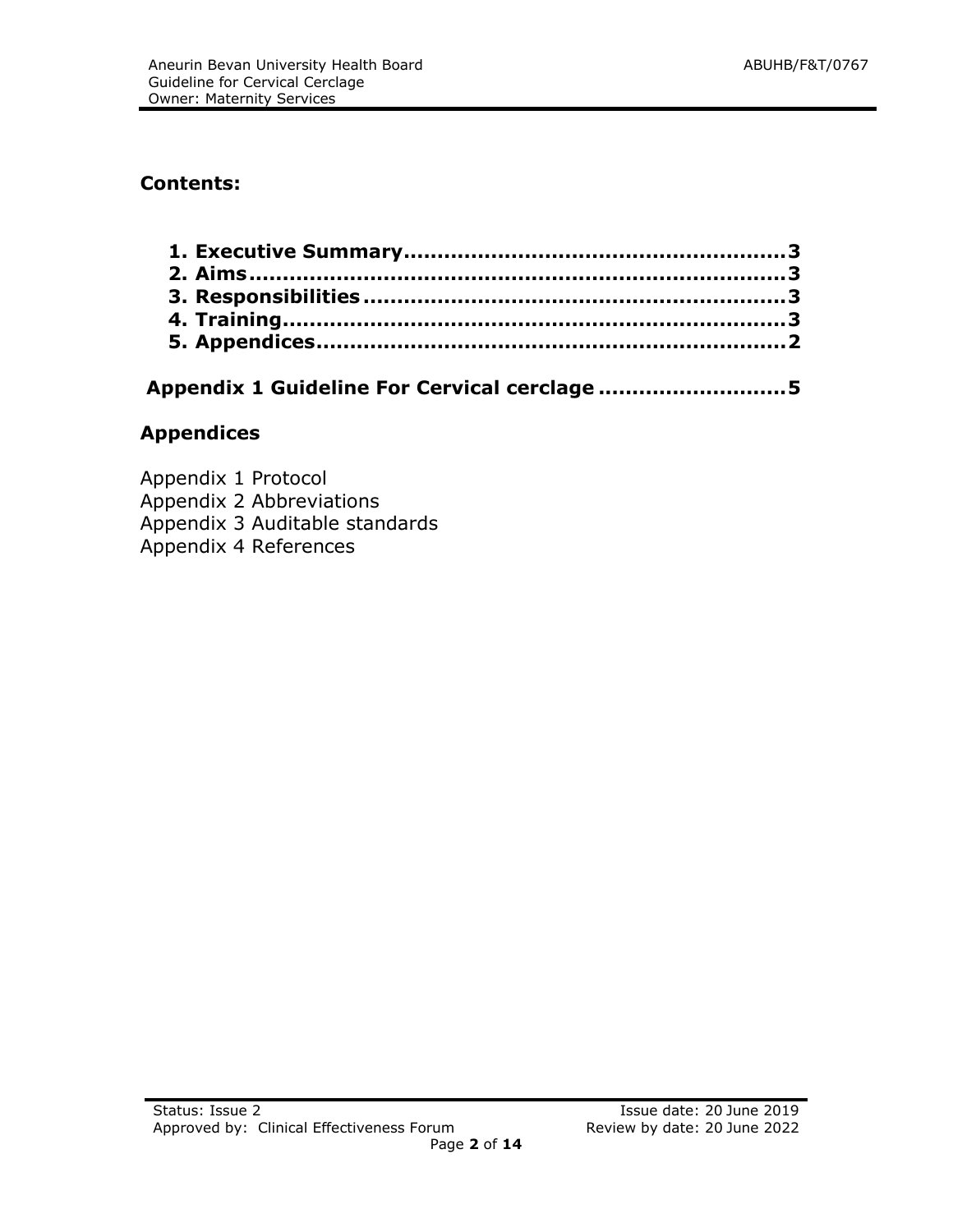# **Executive summary:**

This document should act as guidelines for the management of women with previous preterm births or mid trimester losses who are at high risk of recurrence of events and management of women with previous failed cerclage. The opinion expressed in this guideline is evidence based and reflects professional opinion. They are designed to support safe and effective practice.

# **Scope of the guidelines:**

 $\triangleright$  The guideline applies to all clinicians working within the maternity services.

# **Essential implementation criteria:**

 $\triangleright$  Auditable standards are stated.

#### **Aims**

- $\triangleright$  To provide support to clinical decision making
- $\triangleright$  To provide support for evidence based management

# **Responsibilities**

 $\triangleright$  The maternity management team

# **Training**

- $\triangleright$  Staff are expected to access appropriate training where provided
- $\triangleright$  Training needs will be identified through appraisal and clinical supervision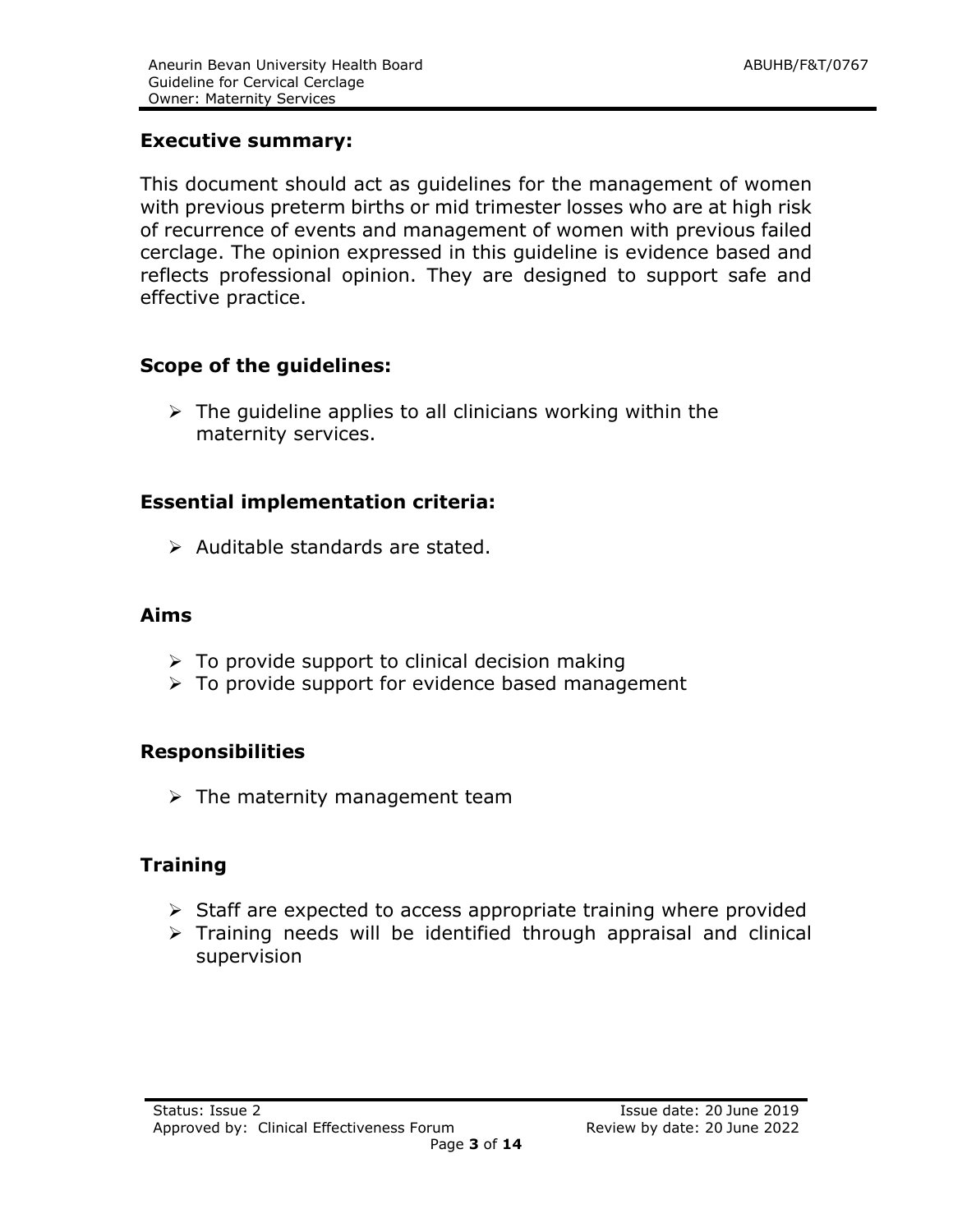# **Monitoring and Effectiveness:**

- Local service improvement plan will guide monitoring and effectiveness. This policy has undergone an equality impact assessment screening process using toolkit designed by NHS centre Equality and Human rights.
- $\triangleright$  Details of the screening process for this policy are available from the policy owner.

#### **Implementation**

 $\triangleright$  The quidelines will be implemented for the patients with previous history of preterm births or mid trimester losses at high risk of recurrence of events and patients with previous failed cervical cerclage.

#### **Standards for Health Services Wales**

Has an equality impact assessment been carried out? > YFS

Has any adverse impact been identified?

 $> 0$ 

# **Environmental Impact**

NO

#### **Audit**

 $\triangleright$  Audit tools have been incorporated in the protocol.

#### **Review**

 $\triangleright$  Protocol to be reviewed in 3 years.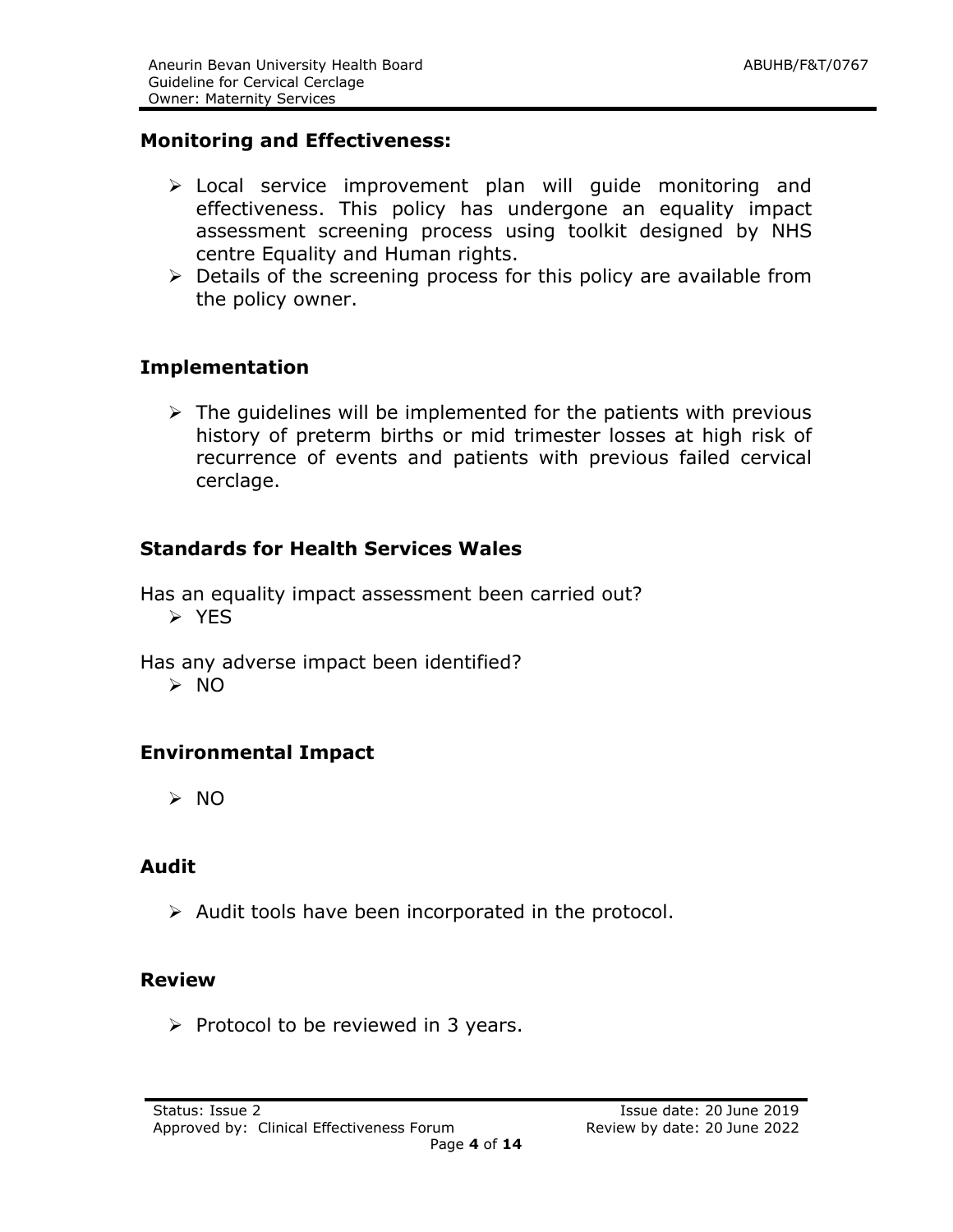# **CERVICAL CERCLAGE GUIDELINE**

Preterm birth (before 37 weeks' gestation) is the single biggest cause of neonatal mortality and morbidity in the UK. Cervical insufficiency contributes to the burden of preterm deliveries and therfore cervical cerclage has become a part of obstetric practice. Cervical insufficiency is usually defined by painless dilation and shortening of the cervix before 37 weeks in the absence of preterm labour.

Until recently in the UK, only women with a history of preterm birth or midtrimester loss attended the high-risk obstetric prematurity surveillance clinics in order to be considered for cervical suture. In many hospitals, the majority of these referrals now also include women who have had a previous cervical treatment or trauma; a category virtually undetectable in 1999 increasing to more than 40% in 2012.

The incidnece of true cervical insufficiency has been estimated to be less than 1% of the obstetric population. There is no diagnostic test for cervical insufficiency, however, transvaginal ultrasound assessment of cervical length has been used for cervical length assessment as cervical shortening coorelates with the risk of preterm delivery.

Cerclage should be considered if there is a high risk of cervical insufficiency based in the woman's obstetric history. Consider these risk factors: prior second trimester loss or previous preterm labour, history of cervical surgery, other forms of cervical trauma (cervical tear, repeated surgical termination of pregnancy or repetitive cervical dilation), mother's exposure to diethylstilberol when in utero herself, maternal uterine anomaly or connective tissue disease (Ehler's – Danlos syndrome).

A Cochrane review analysed data from 12 studies of women considered at sufficient risk to justify cerclage who were randomized to cerclage, alternative treatments (e.g., progesterone), or no treatment. This analysis presents conflicting findings in reporting that although cerclage has a statistically significant effect on reducing preterm birth rates, there is no significant impact on perinatal morbidity and mortality. Furthermore, cerclage was associated with increased maternal morbidity and Caesarean section rates.<sup>6</sup>. A recent study evaluating the benefits or otherwise of prophylactic cerclage after a history of only a single mid-trimester loss demonstrated higher rates of preterm birth (<37 weeks), preterm pre-labour membrane rupture, and both perinatal morbidity and mortality in those cases treated by cerclage compared to those managed without, in a population of 2175 women (108 treated with cerclage and 2067 without).<sup>7</sup>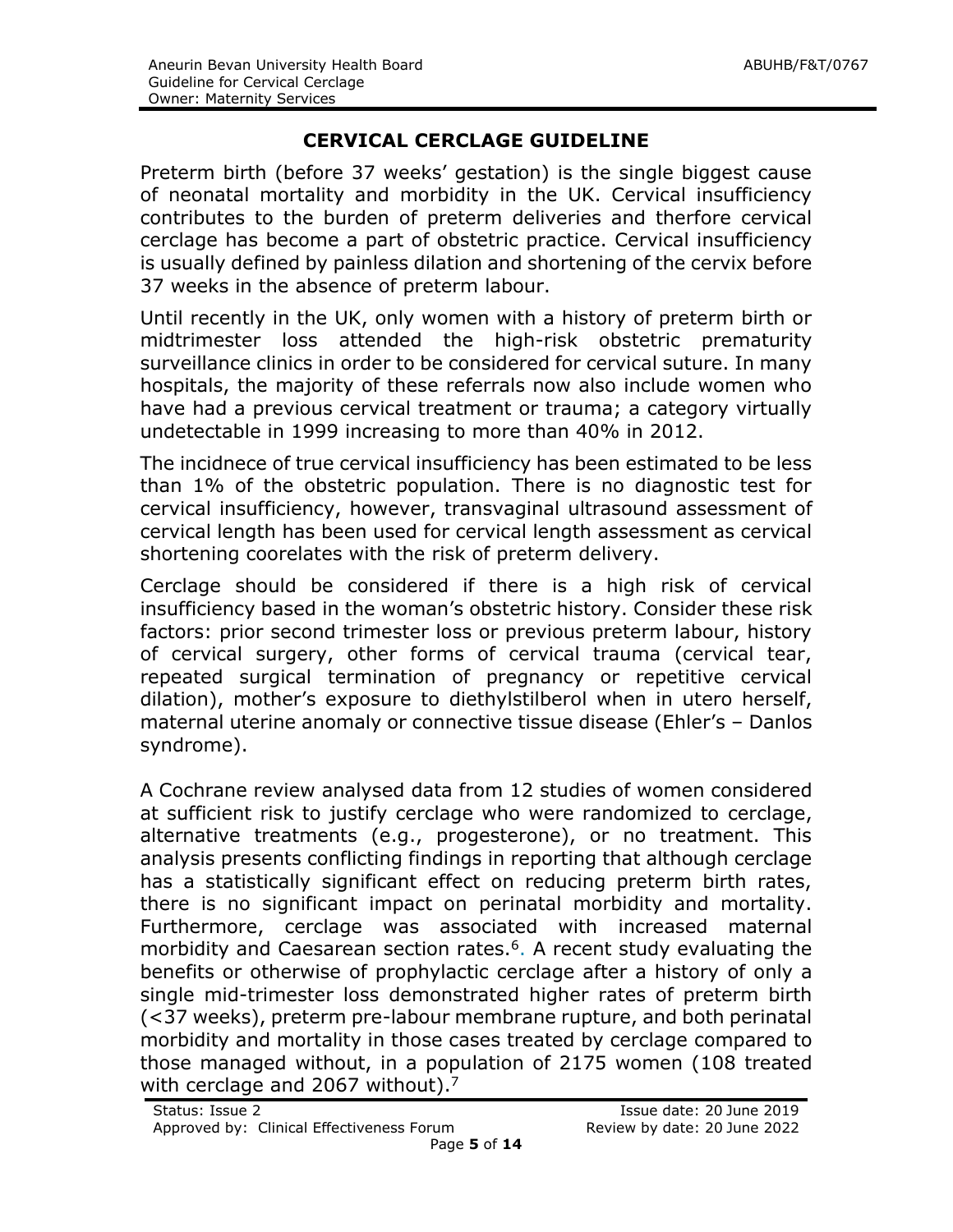Data do not support the placement of a cerclage in women in whom there is an incidental finding by ultrasound of cervical shortening ( $\leq 25$ mm) and who are not otherwise considered to be at risk of mid-trimester loss or of preterm delivery.<sup>8, 9, 10</sup>. Women considered to be at risk (e.g., because of a history of mid-trimester loss or early preterm delivery) should be offered cerclage if their cervical length is  $\leq$  25 mm before 24 weeks of gestation.<sup>8,11-15</sup>

# **History of treatment to cervix**

Many obstetricians believe that preterm labour following cervical treatment is a result of 'cervical weakness', which can be corrected by cerclage. However, cerclage for all women with prior cervical treatment is inappropriate since approximately 85% of them will deliver at term. Serial measurement of cervical length on transvaginal ultrasound to detect cervical shortening has been proven to predict preterm labour in the general population, specifically in women with prior cervical treatment. Poon et al. showed that individual cervical length has the same predictive value in women with cervical cone as in the general population, for whom a cut-off of 25 mm is usually used to target treatment. In the overall obstetric population, cervical cerclage does not reduce the risk of preterm labour where the only risk factor is a short cervix discovered incidentally in the second trimester, but does reduce the risk in women with a short cervix who have a history of midtrimester losses or preterm births.

Consequently, women with prior local cervical treatment but no other obstetric history fall between these two groups. Since cervical treatment may mechanically damage the cervix, it is plausible that cerclage will be of benefit in some women. However, either CIN itself or the effects of 'foreign' material (cervical stitch) may affect the vaginal microenvironment and the immune defence system, such that the risk of preterm labour could plausibly be unaffected or worsened by cervical cerclage. Progesterone may be of value as it has been found to decrease the risk of preterm birth in women with a short cervix.

# **Progesterone**

Progesterones have been used in preterm birth prevention and its efficacy data have been extrapolated to be used in cervical insufficiency. This might, however, not be appropriate. A study evaluating the effects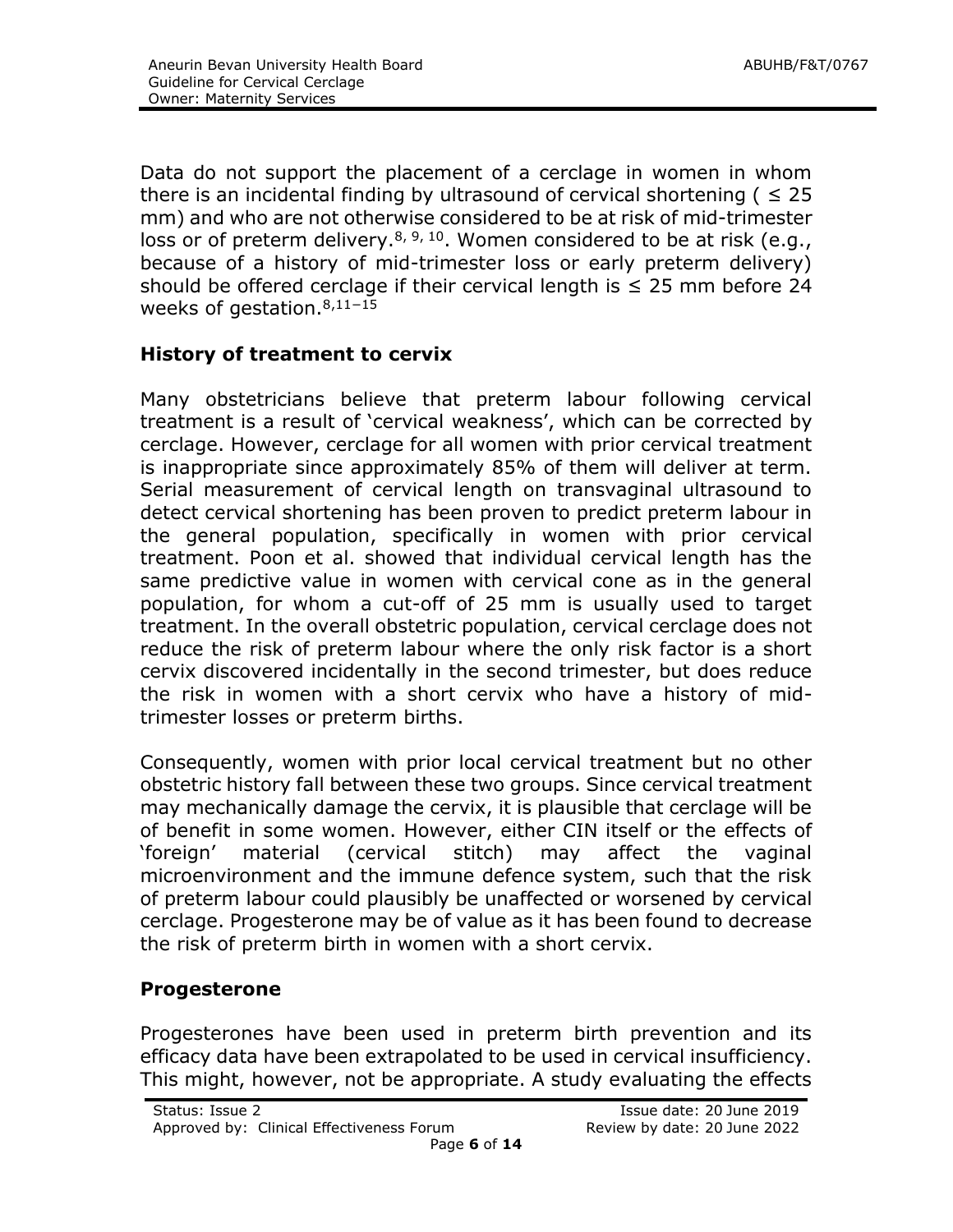of progesterone on cervical length in women considered at risk of preterm birth suggests that vaginal progesterone helps preserve cervical length and thereby reduces the risk of preterm birth. 16,17, 18 The role of progesterone in mid-trimester loss remains unclear; therefore its routine use is not recommended, and further evaluation is needed.

In Cochrane review, progesterone for women with a past history of spontaneous preterm birth was associated with a statistically significant reduction in the risk of perinatal mortality, preterm birth less than 34 weeks, infant birthweight less than 2500 g, use of assisted ventilation, necrotising enterocolitis, neonatal death, admission to neonatal intensive care unit, preterm birth less than 37 weeks and a statistically significant increase in pregnancy prolongation in weeks. No differential effects in terms of route of administration, time of commencing therapy and dose of progesterone were observed for the majority of outcomes examined.

In the same Cochrane review, progesterone for women with a short cervix identified on ultrasound was associated with a statistically significant reduction in the risk of preterm birth less than 34 weeks and preterm birth at less than 28 weeks. Vaginal but not systemic progesterone reduces the risk of preterm birth in women with a short cervix in general, but it is not known whether this is specific to women with prior cervical treatment. This reflects the limited evidence of the value of these interventions in women after cervical treatment and our inability to stratify women into low or high risk.

In multiple pregnancies, progesterone was associated with no statistically significant differences for the reported outcomes.

In women who presented in threatened preterm labour, progesterone was associated with a statistically significant reduction in the risk of infant birthweight less than 2500 g.

#### **Based on the findings above there are 4 categories of women considered in this guideline:**

- 1. Those with a history of 3 or more spontaneous pretem births or mid-trimester losses between 16+0 – 34+0 weeks of pregnancy.
- 2. Those with 1-2 spontaneous pretem births or mid-trimester losses between 16+0 – 34+0 weeks of pregnancy.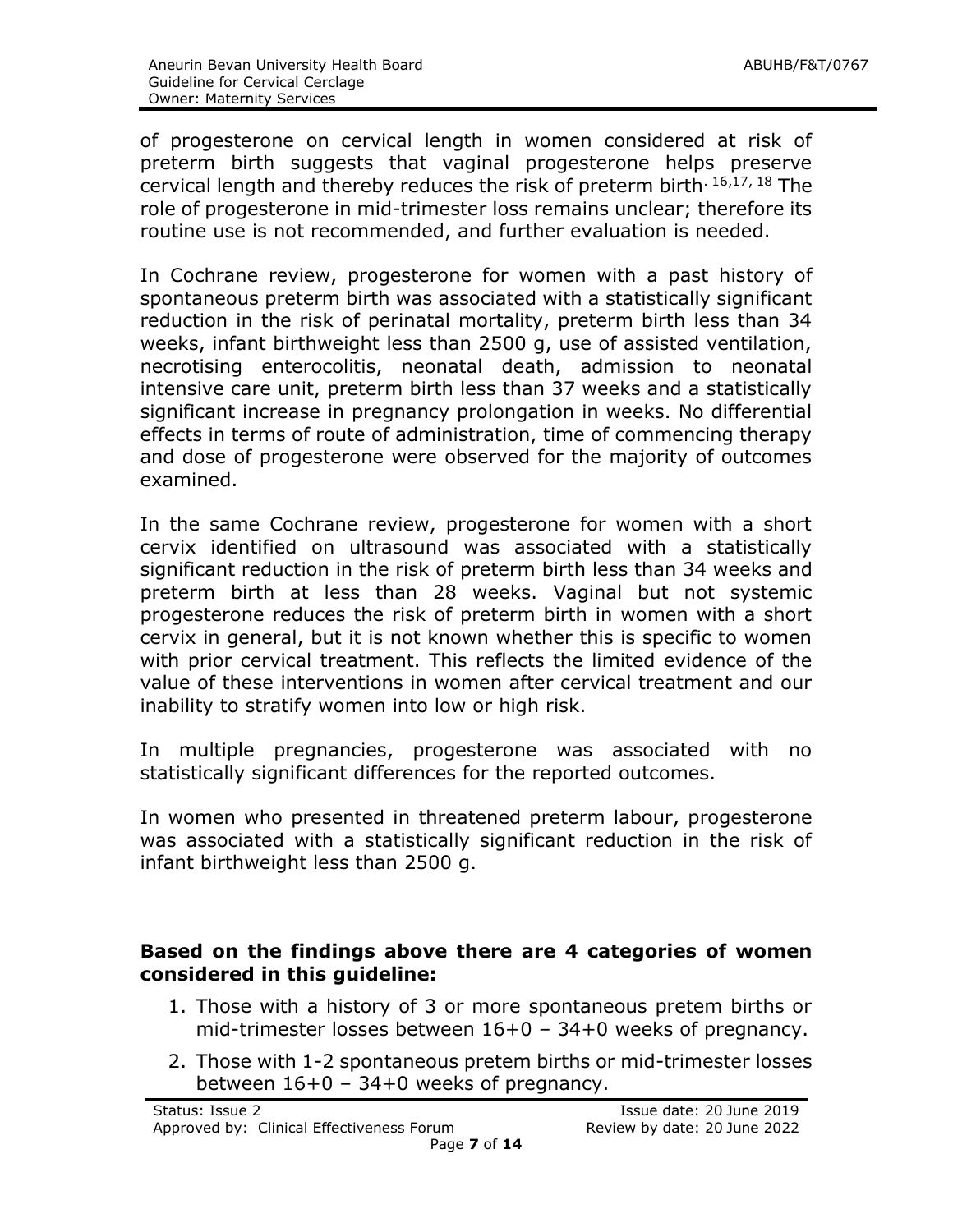- 3. Those with a finding of short cervix on ultrasound scan but no history of preterm labour or mid-trimester loss but history of cervical trauma/treatment with depth of excision of more than 10 mm or repeat excisions (LLETZ, cone excision, cervical tear etc).
- 4. Those who present in threatened preterm labour with painless cervical dilation less than 4 cm.

#### **It is recommended:**

- 1. For women with a history of 3 or more preterm labours or midtrimester losses offer cervical cerclage. If the patient declined offer ultrasonographic cervical length assessments. If the cervix is less than 25 mm on TVS which has been carried out between 12+0 – 24+0 weeks recommed cerclage.
- 2. For women with a history of 1 2 preterm labours or mid-trimester losses offer transvaginal ultrasonographic assessments of cervical length between 12- 24 weeks every 10 – 14 days. If cervical length measurements before 24 weeks are less then 25 mm offer them cervical cerclage.
- 3. For women with a cervical length less than 25 mm before 24 weeks on TVS and no history of preterm labour but history of cervical trauma/treatment with depth of excision of more than 10 mm or repeat excisions (LLETZ, cone excision or cervical tear) offer vaginal progestogen.
- 4. For women with dilated cervix and exposed, unruptured membranes between 16+0 – 27+6 weeks consider 'rescue' cervical cerclage.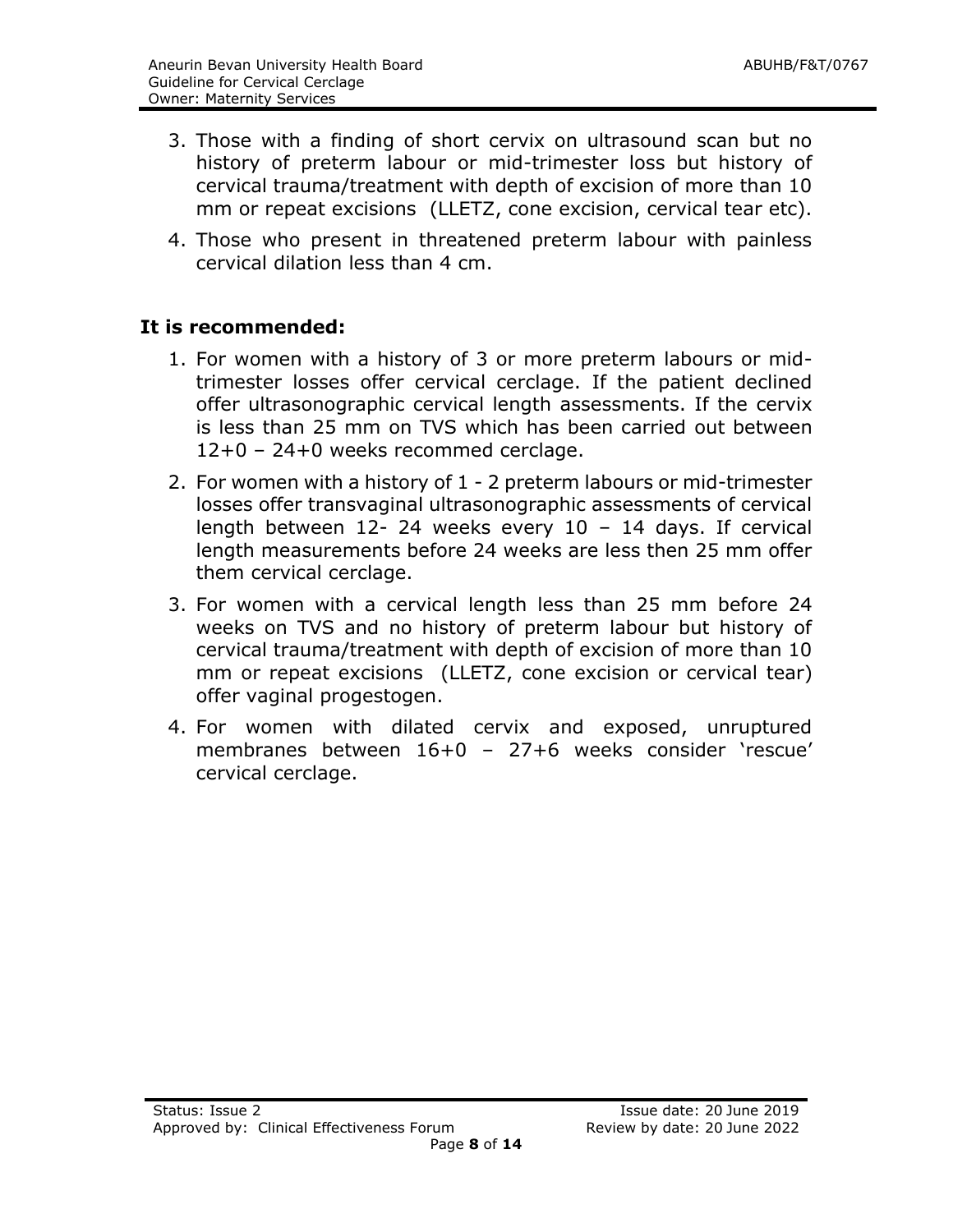# **Below is the flow-chart summary:**

|                                                                                           | <b>Category 1</b><br>3 or more previous pre term births or 2 <sup>nd</sup> trimester losses                                                                                                                                                                                                                                                                                                                                                                                                     |
|-------------------------------------------------------------------------------------------|-------------------------------------------------------------------------------------------------------------------------------------------------------------------------------------------------------------------------------------------------------------------------------------------------------------------------------------------------------------------------------------------------------------------------------------------------------------------------------------------------|
|                                                                                           | Offer cervical cerclage between 14 – 16 weeks. If declined offer<br>ultrasonographic cervical length assessments between 12 - 24 weeks. If<br>the cervix is less than 25 mm on TVS recommed cerclage. To be arranged<br>as an elective procedure.                                                                                                                                                                                                                                               |
| Women with prior<br>history suggestive of<br>cervical insufficiency<br><b>OR</b>          | <b>Category 2</b><br>One or two previous pre-term births or 2 <sup>nd</sup> trimester loss<br>Counsel regarding expectant management vs sonographic surveillance.<br>If patient opts for sonographic surveillance then cerclage is offered if<br>cervical length <25mm between 12-24 weeks.<br>(Note: Cervical Cerclage is not recommended for funnelling alone in the<br>absence of cervical shortening)                                                                                       |
| presenting with cervical<br>shortening or dilatation<br>in the absence of<br>contractions | <b>Category 3</b><br>Cold knife cone or LLETZ - in depth exision of more than 1 cm of<br>cervix or repeat excisions<br>Offer ultrasound surveilance every two weeks between 12 - 24 weeks.<br>If cervix shorter than 25 mm before 24 weeks discuss the benefit of<br>progesterone versus cervical cercalge and the lack of robust evidence for<br>strong recommendations regarding cerclage.<br>Prescribe Progestogen pessary (Cyclogest) 400 mg nocte. Duration to<br>clinician's discression. |
|                                                                                           | <b>Category 4</b><br><b>Rescue cerclage</b><br>Decision needs to be individualised depending on gestation.<br>$\bullet$<br>Patient to be counselled regarding the outcome as even with rescue<br>cerclage the risk of severe preterm birth, neonatal morbidity and mortality<br>remain high.<br>If cervix >4cm dilated and membranes prolapse beyond external cervical<br>$\bullet$<br>os then cerclage is more likely to fail.<br>Cerclage may delay delivery by 5 weeks.                      |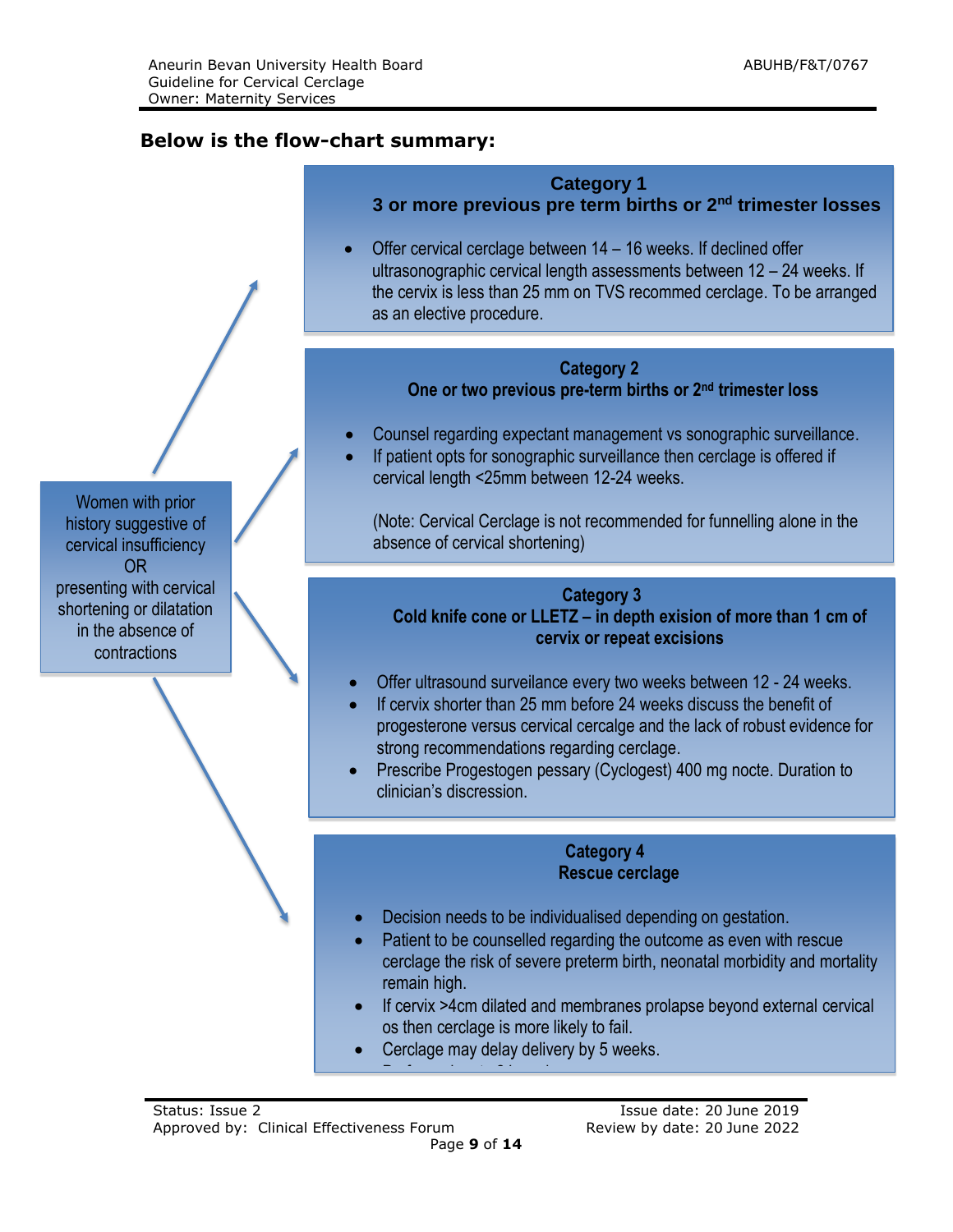#### **Contraindications**

- Active preterm labour
- Clinical evidence of chorioamnionitis
- Continuing p.v. bleed
- PPROM
- Evidence of fetal compromise
- Lethal fetal defect
- Fetal death
- Multiple pregnancy
- Uterine anomalies

#### **Pre-operative considerations**

- Offer a first trimester ultrasound scan and screening for aneuploidy before cerclage to ensure viability and the absence of lethal/major fetal abnormality.
- Before resuce cerclage ensure an anomaly scan has been performed.
- If chorioamnionitis is suspected clnically then perfom FBC and CRO, if there are no clinical signs then rescue cerclage should not be delayed.
- Routine genital tract screening with swabs is not recommended, however if a recent swab shows positive culture complete course of antibiotics before insertion of cerclage.

# **Peri-operative considerations**

- Routine peri-operative tocolysis is not recommended.
- Administration of antibiotics is left at operating consultant's discretion.
- Suture material is a choice of operating surgeon (usually Mercilene tape).
- Type of cerclage will depend on examination findings and is left at discretion of the surgeon.

#### **Post-operative considerations**

- Non-urgent cerclage should be book as a day case.
- Rescue cerclage can be performed on an emergency basis.
- Patients are advised to stay inpatient for observation for 24 hours post procedure, ultrasound assessment of fetus is advisable for reassurance.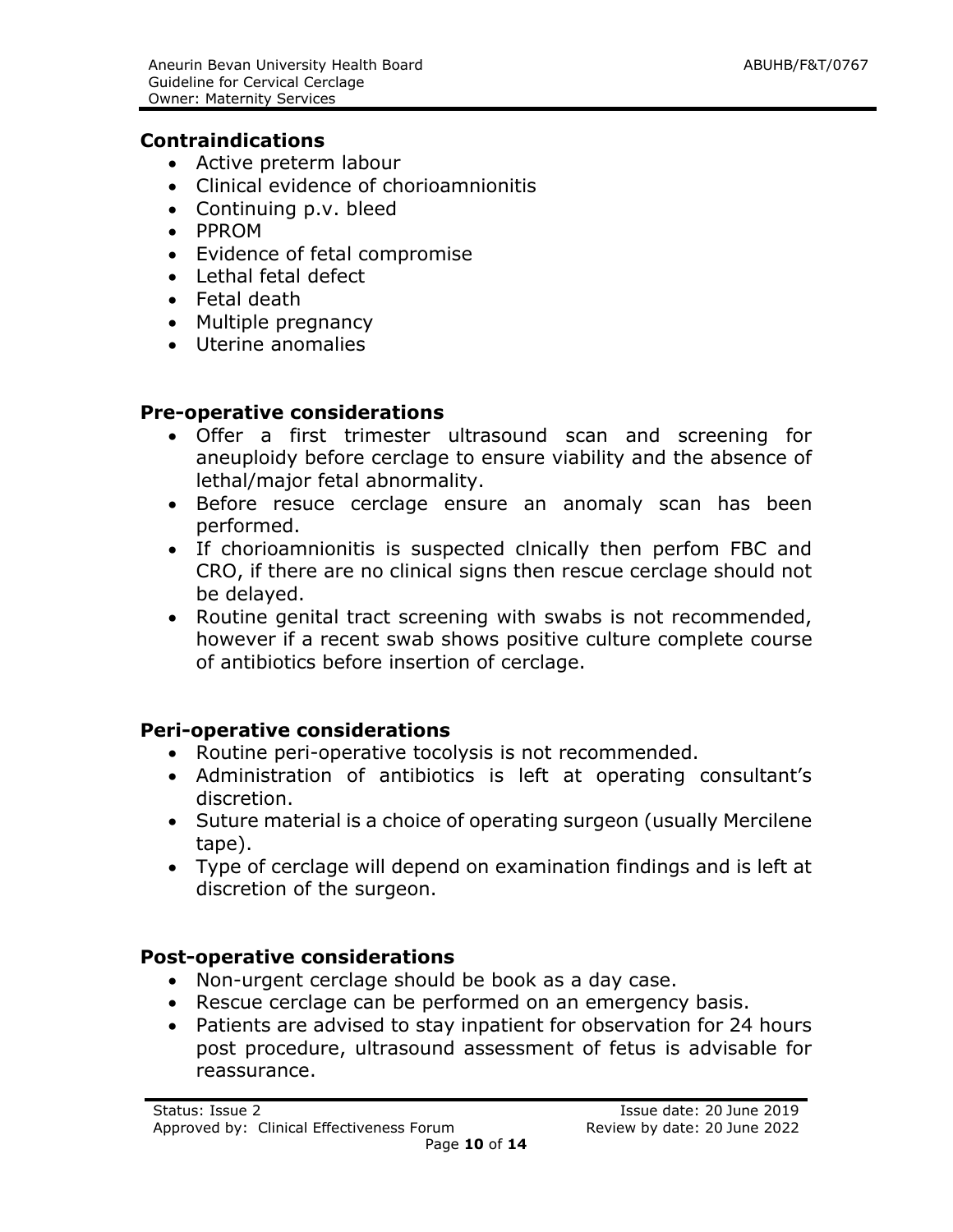- Following discharge from the hospital: bed rest is not recommended, routine cervical ultrasonographic surveillance after the procedure is not recommended, routine fetal fibronectin testing is not recommended.
- Consider steroids at 26 weeks.

#### **Removal of cerclage**

- Suture to be removed at 37+0 weeks.
- Shirodkar's suture requires anaesthetic before removal.
- If the patient is booked fo relective C-section then cerclage removal can be done at the same time.
- In case of PPROM and the patient is not in acitve labour with no evidence of inection then cercalge removal can be delayed for 24 hours to allow time for steroids administration.
- Delayed suture removal until labour is not recommended in PPROM due to risk of maternal and fetal sepsis.

#### **Transabdominal cerclage**

Transabdominal cerclagee is indicated if previous failed transvaginal cerclage. It is usually performed preconceptually or in early pregnancy. It can be done laparoscopically or by laparotomy. The suture is placed at the cervicoisthmic junction. If delayed miscarriage or fetal death occurred the nsuction curettage can be performed up to 18 weeks or suture can be cut via posterior colpotomy. Patients with transabdominal cerclage delivery by C-setion and abdominal suture can be left in place. Patients requiring trans-abdominal cerclage should be refered to University Hospital of Wales in Cardiff to Mr Richard Penketh ideally before conception.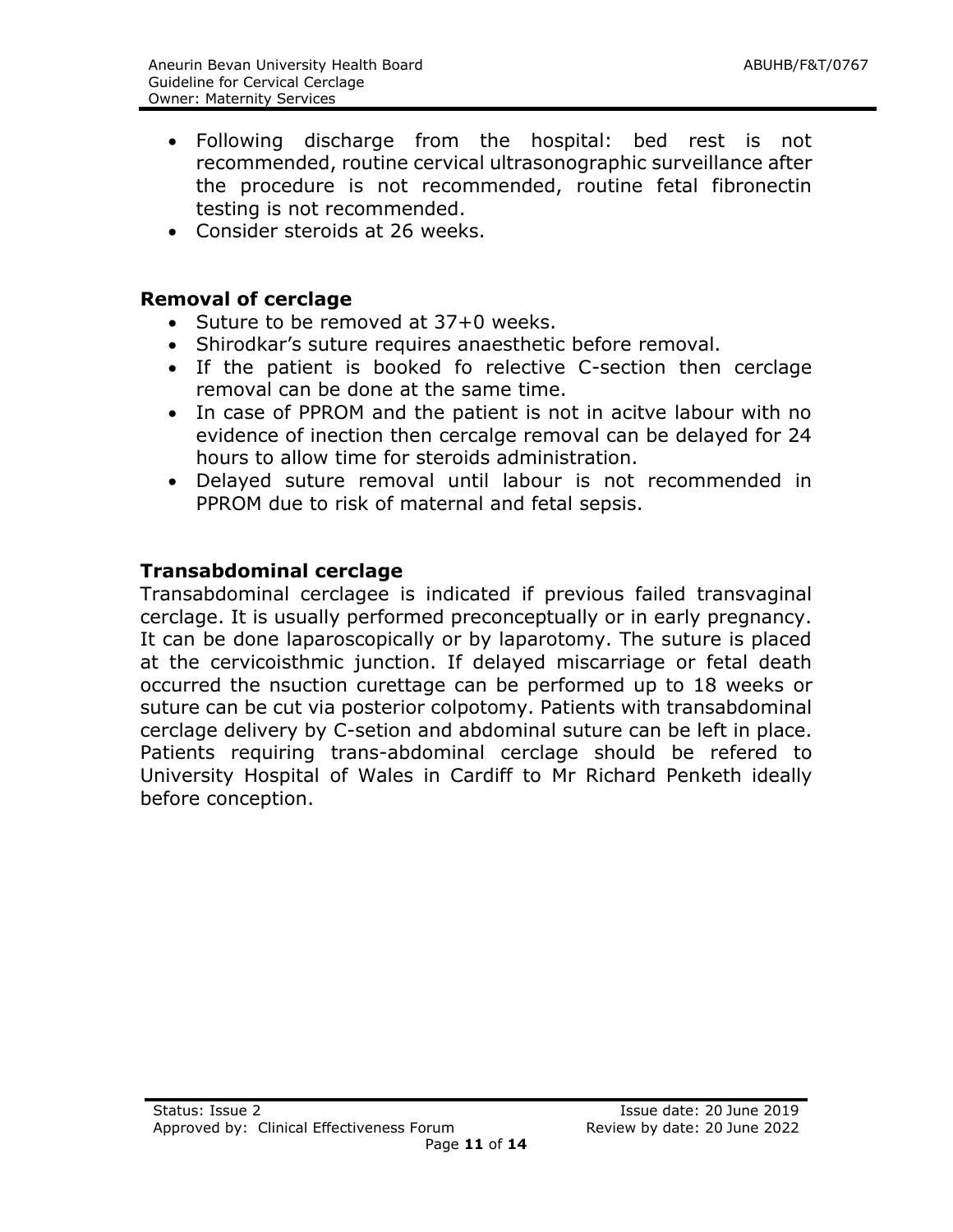#### **References:**

- 1. Preterm labour and birth, NICE guideline, 20 November 2015
- 2. Alfirevic Z, Stampalija T, Medley N., Cervical stitch (cerclage) for preventing preterm birth in singleton pregnancy. Cochrane Database of Systematic Reviews 2017, Issue 6. Art. No.: CD008991
- 3. Hassan SS, Romero R, Vidyadhari D, Fusey S, Baxter JK,Khandelwal M, et al.; PREGNANT Trial. Vaginal progesteronereduces the rate of preterm birth in women with asonographic short cervix: a multicenter, randomized,doubleblind, placebo-controlled trial. Ultrasound Obstet Gynecol 2011;38:18–31.
- 4. Fonseca EB, Celik E, Parra M, Singh M, Nicolaides KH; FetalMedicine Foundation Second Trimester Screening Group. Progesterone and the risk of preterm birth among womenwith a short cervix. N Engl J Med 2007;357:462–9.
- 5. Scientific Impact Paper No. 21, Reproductive Outcomes after Local treatment for Preinvasive Cervical Disease, RCOG; July 2016
- 6. Alfirevic Z, Stampalija T, Roberts D, et al. Cervical stitch (cerclage) for preventing preterm birth in singleton pregnancy. Cochrane Database Syst Rev 2012(4):CD008991.
- 7. HarphamME, Algert CS, Roberts CL, et al. Cervical cerclage placed before 14 weeks gestation in women with one previous midtrimester loss: a population-based cohort study. AustNZ J Obstet Gynaecol 2017;57:593–8.
- 8. Berghella V, Keeler SM, To MS, et al. Effectiveness of cerclage according to severity of cervical length shortening: a metaanalysis. Ultrasound Obstet Gynecol 2010;35:468–73.
- 9. Incerti M, Ghidini A, Locatelli A, et al. Cervical length < or = 25 mm in low-risk women: a case control study of cerclage with rest vs rest alone. Am J Obstet Gynecol 2007;197:315e1–4.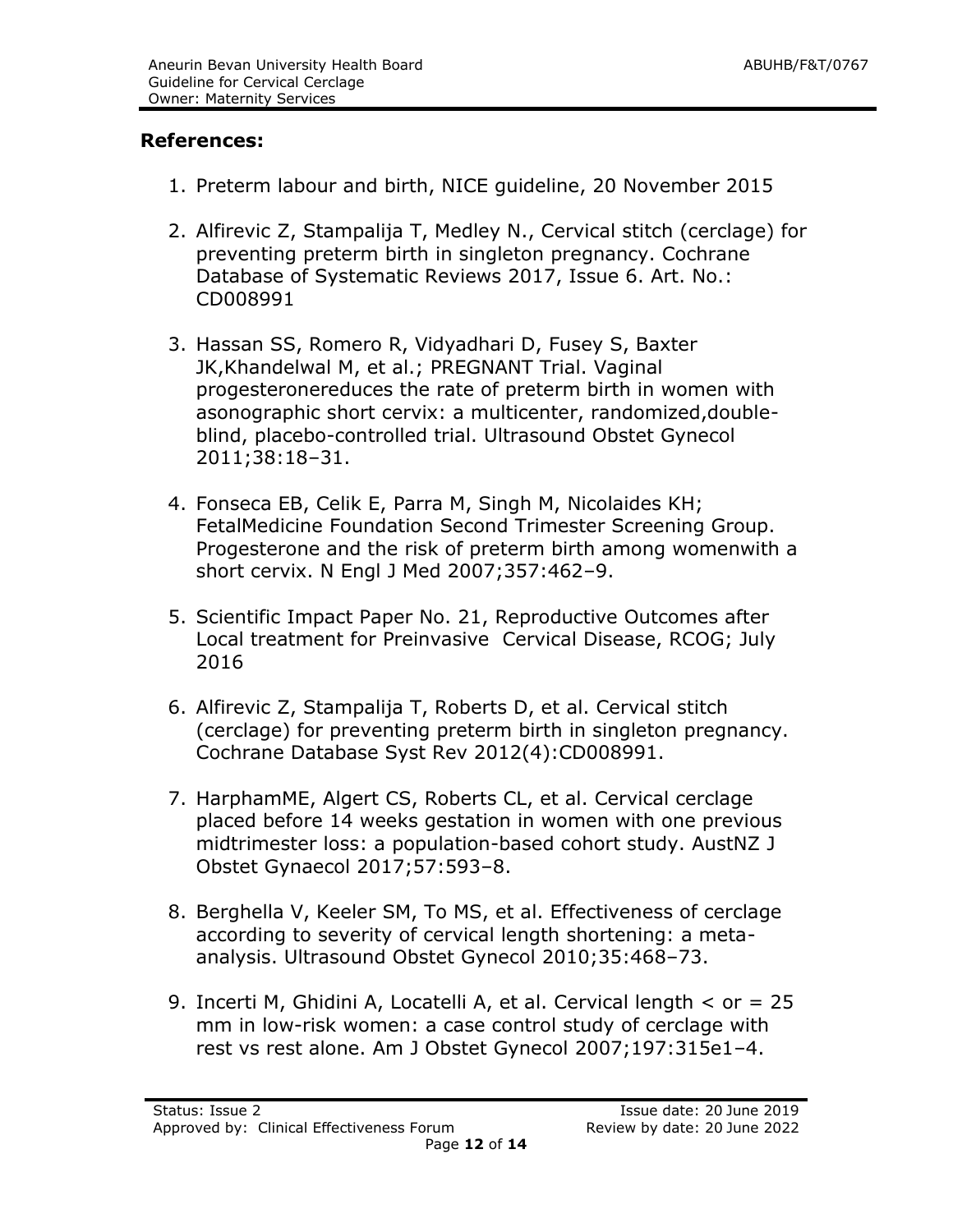- 10. To MS, Alfirevic Z, Heath VC, et al. Cervical cerclage for prevention of preterm delivery in women with short cervix: randomised controlled trial. Lancet 2004;363:1849–53.
- 11. Berghella V, Odibo AO, To MS, et al. Cerclage for short cervix on ultrasonography: meta-analysis of trials using individual patientlevel data. Obstet Gynecol 2005;106:181–9.
- 12. Berghella V, Rafael TJ, Szychowski JM, et al. Cerclage for short cervix on ultrasonography in women with singleton gestations and previous preterm birth: a meta-analysis. Obstet Gynecol 2011;117:663–71.
- 13. Heath VC, Souka AP, Erasmus I, et al. Cervical length at 23 weeks of gestation: the value of Shirodkar suture for the short cervix. Ultrasound Obstet Gynecol 1998;12:318–22.
- 14. Hibbard JU, Snow J, Moawad AH. Short cervical length by ultrasound and cerclage. J Perinatol 2000;20:161–5.
- 15. Owen J, Hankins G, Iams JD, et al. Multicenter randomized trial of cerclage for preterm birth prevention in high-risk women with shortened midtrimester cervical length. Am J Obstet Gynecol 2009;201:375e1–8.
- 16. Hassan SS, Romero R, Vidyadhari D, et al. Vaginal progesterone reduces the rate of preterm birth in women with a sonographic short cervix: a multicenter, randomized, double-blind, placebocontrolled trial. Ultrasound Obstet Gynecol 2011;38:18–31.
- 17. Romero R, Nicolaides K, Conde-Agudelo A, et al. Vaginal progesterone in women with an asymptomatic sonographic short cervix in the midtrimester decreases preterm delivery and neonatal morbidity: a systematic review and metaanalysis of individual patient data. Am J Obstet Gynecol 2012;206:124e1– 19.
- 18. Zakut H, Lanciano A. The influence of progesterone treatment on the course and outcome of pregnancies following suture of the cervix for cervical incompetence. Clin Exp Obstet Gynecol 1981;8:1–5.